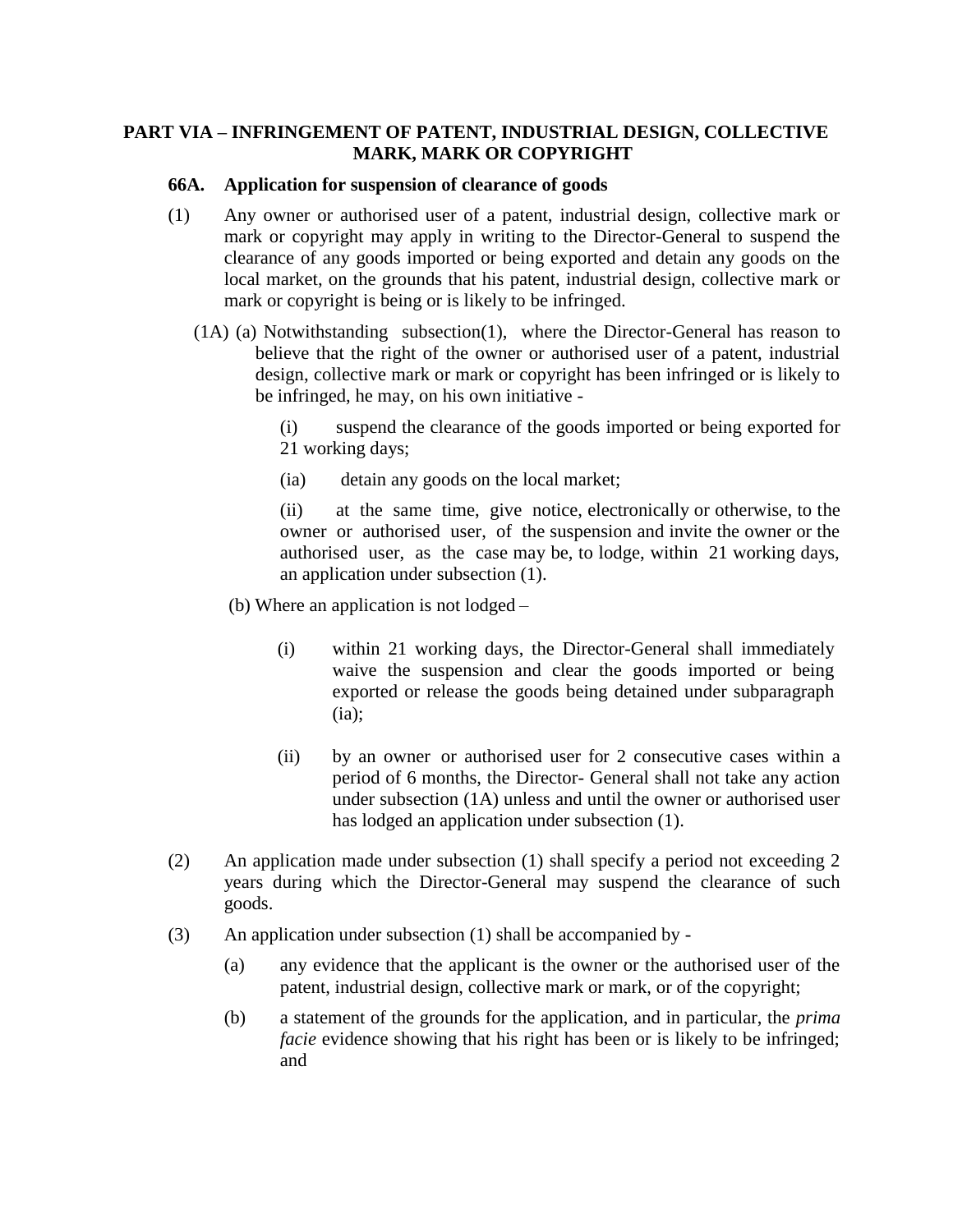- (c) particulars relating to the description of the goods making them readily recognisable by Customs, and the place where such goods are to be found.
- (4) The applicant shall furnish adequate security to protect the Director-General for any loss or damage that may result from the suspension of the clearance of the goods and to cover any reasonable expenses likely to be incurred as a result of such suspension.
- (5) *Repealed* by The Finance (Miscellaneous Provisions) Act 2020

### **66B. Decision in respect of application**

- (1) On receipt of an application under section 66A, the Director-General shall within 7 days of the date of receipt of the application –
	- (a) grant or reject the application; and
	- (b) notify the applicant in writing of his decision.
- (2) The Director-General shall reject an application where the applicant fails to comply with section 66A (4)
- (3) Where the application is granted, the Director-General shall notify in writing the applicant, importer, exporter or his agent of the suspension of the clearance of the goods.

### **66BA. Public notice**

The Director-General shall give public notice of –

- (a) his decision to grant an application under section 66B(3); and
- (b) his decision to act under section  $66A(1A)(a)$ ,

in such form and manner as the Director-General may determine.

### **66C. Duration of suspension**

- (1) Where, within a period of not more than 10 working days after the applicant has been served notice of the suspension under section 66B (3), the Director-General has not been informed in writing that legal proceedings have been initiated by the applicant, the goods shall be released, provided that all other conditions for importation or exportation have been complied with.
- (1A) Notwithstanding subsection (1), where the suspension relates to refrigerated goods, the period to release the goods shall be 3 working days
- (2) The Director-General may, in appropriate cases and on the applicant's request, extend the time limit referred to in subsection (1) by another period of not more than 10 working days.
- (3) The Director-General shall release the goods forthwith where he is informed by the registered owner or authorised user referred to in section 66A that the collective mark, mark or copyright registered in the name of the owner has ceased to be valid provided that all other conditions for importation or exportation have been complied with.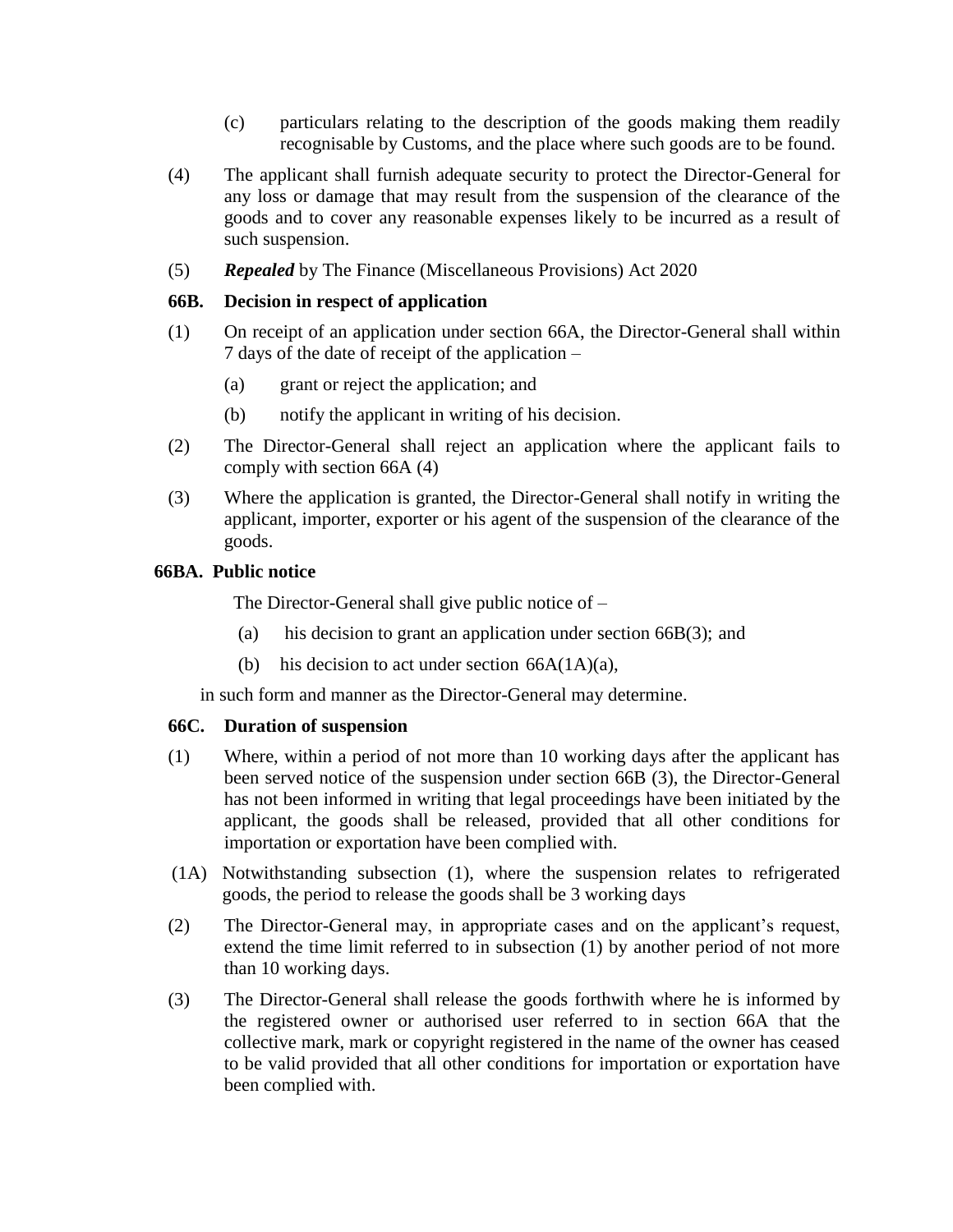- (4) Notwithstanding subsection (1), where the Director-General has suspended the clearance of goods or has detained goods on the local market under this Part, the Director-General may dispose of the goods at the expense of the importer in accordance with section 61(8) where, within the statutory timeframe provided under subsections (1), (1A) and  $(2)$  –
	- (a) the owner of the goods informs the Director-General in writing that he agrees –
		- (i) that he has infringed the rights of the right holder; and
		- (ii) to the goods being destroyed at his expenses; and
	- (b) the right holder informs the Director-General in writing that
		- (i) he does not intend to take any legal proceedings against the owner of the goods; and
		- (ii) he consents to the goods being destroyed.

### **66D. Inspection and taking of samples**

Without prejudice to the protection of confidential information, the Director-General may authorise the owner of a collective mark or mark, or copyright owner, or importer, exporter or agent, to -

- (a) inspect the goods of which the clearance has been suspended or which have been detained<sup>i</sup> on the local market
- (b) remove samples for examination, testing and analysis.

## **66DA. Exclusion from suspension or detention**

- (1) Subject to subsection (2), this Part shall not apply to  $-$ 
	- (a) small quantities of goods of a non-commercial nature, intended for personal use, sent in small consignments or contained in the luggage of a passenger, master or crew, excluding spare parts for vehicles;
	- (b) goods ordered or shipped before the date of a public notice issued under section 66BA, provided the goods are imported and cleared within 3 months from the date of the public notice;
	- (c) goods which have already been imported and are under customs control prior to the public notice; and
	- (d) goods which have already been manufactured in Mauritius for home consumption or export prior to the public notice.
- (2) (a) The goods referred to in subsection (1)(b) to (d) shall be authentic and genuine.
	- (b) The authenticity and genuineness of the goods shall be justified by the economic operator.